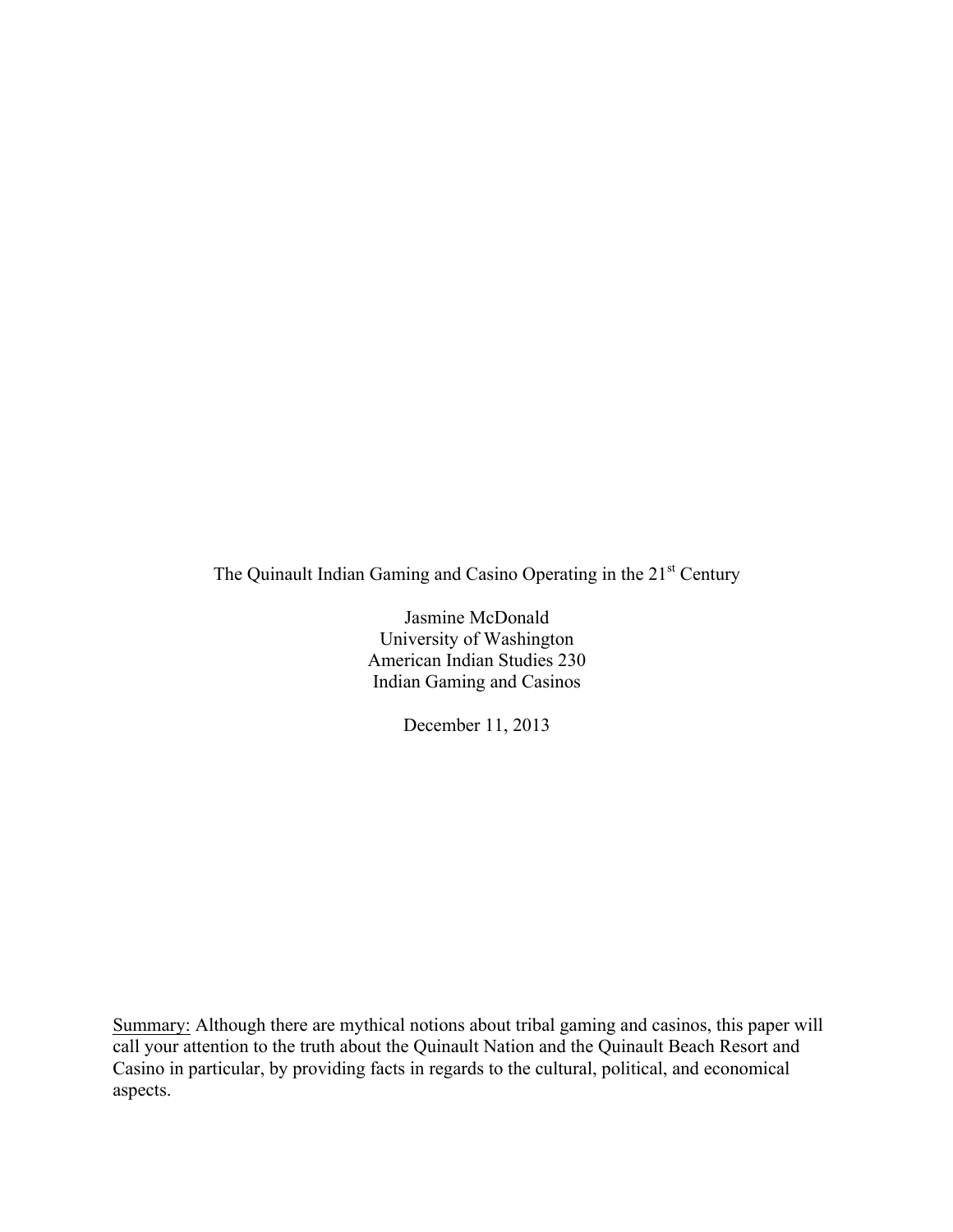# **Introduction**

The people of the Quinault Indian Nation are among the small number of Americans who can walk the same beaches, paddle the same waters, and hunt the same lands their ancestors did centuries ago. The word Quinault evolved from kwi'nail, the name of the tribe's largest settlement. The Quinault Indian Nation consists of the Quinault and Queets tribes and descendants of five other coastal tribes: Quileute, Hoh, Chehalis, Chinook, and Cowlitz. Remarkable salmon runs, abundant sea mammals, wildlife and forests provided substantial material and spiritual wealth to the ancestors. There were a great source of knowledge about plants and their uses that provided for the Quinault people. Salmon and steelhead fishing was the major economic activity of the Quinault people. The rich supply of timber played an important part in their lifestyle. They lived a rich existence with in hunting, fishing, and ample supplies of timber for building and firewood (N.A., 2013). The sovereign Quinault Indian Nation is located on the Olympic Peninsula, west of the city of Seattle, Washington. " The QIN is the largest Indian reservation on the Olympic Peninsula, and also the largest Indian reservation on the West Coast of the United States" (Quinault Indian Nation)". The Quinault Beach Resort & Casino is Washington's premier coastal destination.

### **Findings**

#### *Culture: Canoe People, the Quinault Culture Continues*

There seems to be a conflicting issue in regards to tribal gaming for the Quinault Indian Nation. It looks as though they are torn between balancing their heritage and operating in the 21<sup>st</sup> century.

"Games played by the Quinault people; slaha, slahallam, shinny, tug-of-war, wrestling, rock lifting, horse racing, canoe races, laughing game, field and war sports, swinging and the fern game 'pala pala' (Chubby, 2002)".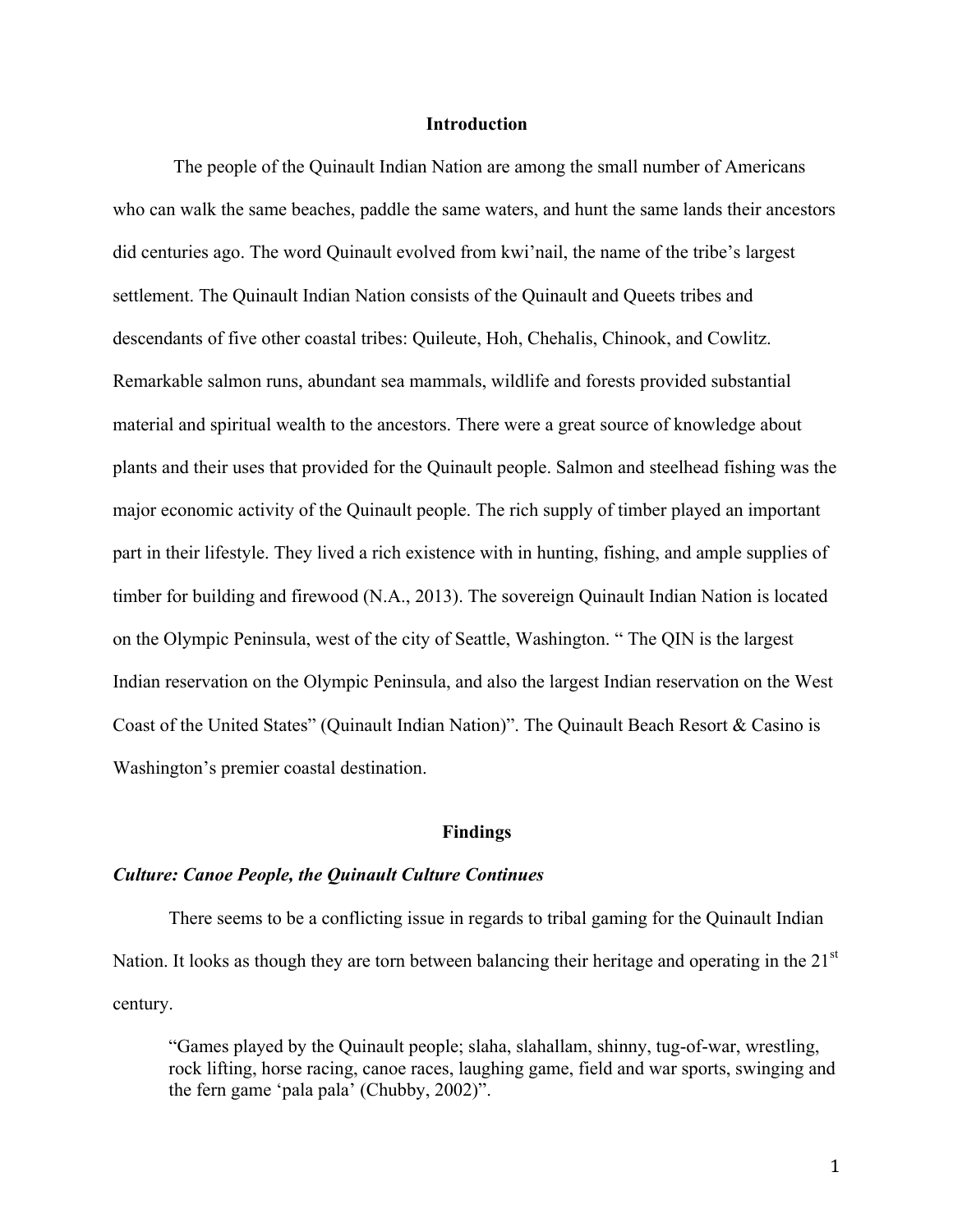Those were some of the traditional games played by Quinault people pre contact. "We are Canoe People, the people of the cedar tree (Sampson, 2003)". The western red cedar provided logs for canoes, bark for clothing, split boards for houses, and more. People are their most important resource and it takes educated people to fill Quinault Indian Nation's jobs and to pass on cultural traditions. "Nearly a third of the Quinault Reservation has been alienated and is own largely by timber and saw-milling companies (Ruby & Brown, 1986)". The Quinaults homelands were the Quinault River valley and the coast between Raft River and Joe Creek. The Quinault's were the southernmost people along the coast who hunted whales. Today most Quinault people are members of the Quinault Tribe, Quinault Reservation, Washington, and live on the tribe's reservation, which lies on a coastal plateau extending east from the Pacific Ocean to the Olympic Mountains. Most of the people of the reservation live in the towns of Taholah and Queets. A few families live on allotments, and some live off the reservation.

"In the evening, people made large bonfires in the open air and challenged other tribes to play the stick game. Lively songs were sung by both sides, and each team tried to distract the other while it was trying to hide the bones (Mullis, 2000)".

This was an example of tribal gaming practices of the Okanogans. Although this is a different tribe's cultural practice, it shows evidence that there were tribal gaming practices that did not involve alcohol and no foul language. The Quinault Beach Resort and Casino seemed to not lack any reference about culture on the homepage of the casino. There was only a glimpse of the tribe's history found on one of the hyperlinks on the homepage. Historical or present cultural practices and traditions are not prevalent on either homepages. Social media is a primary element for the Quinault Beach Resort and Casino, including Facebook, Twitter, and an RSS feed. The tribe's presence on social media sites is rather limited. Using a content analysis of tribal and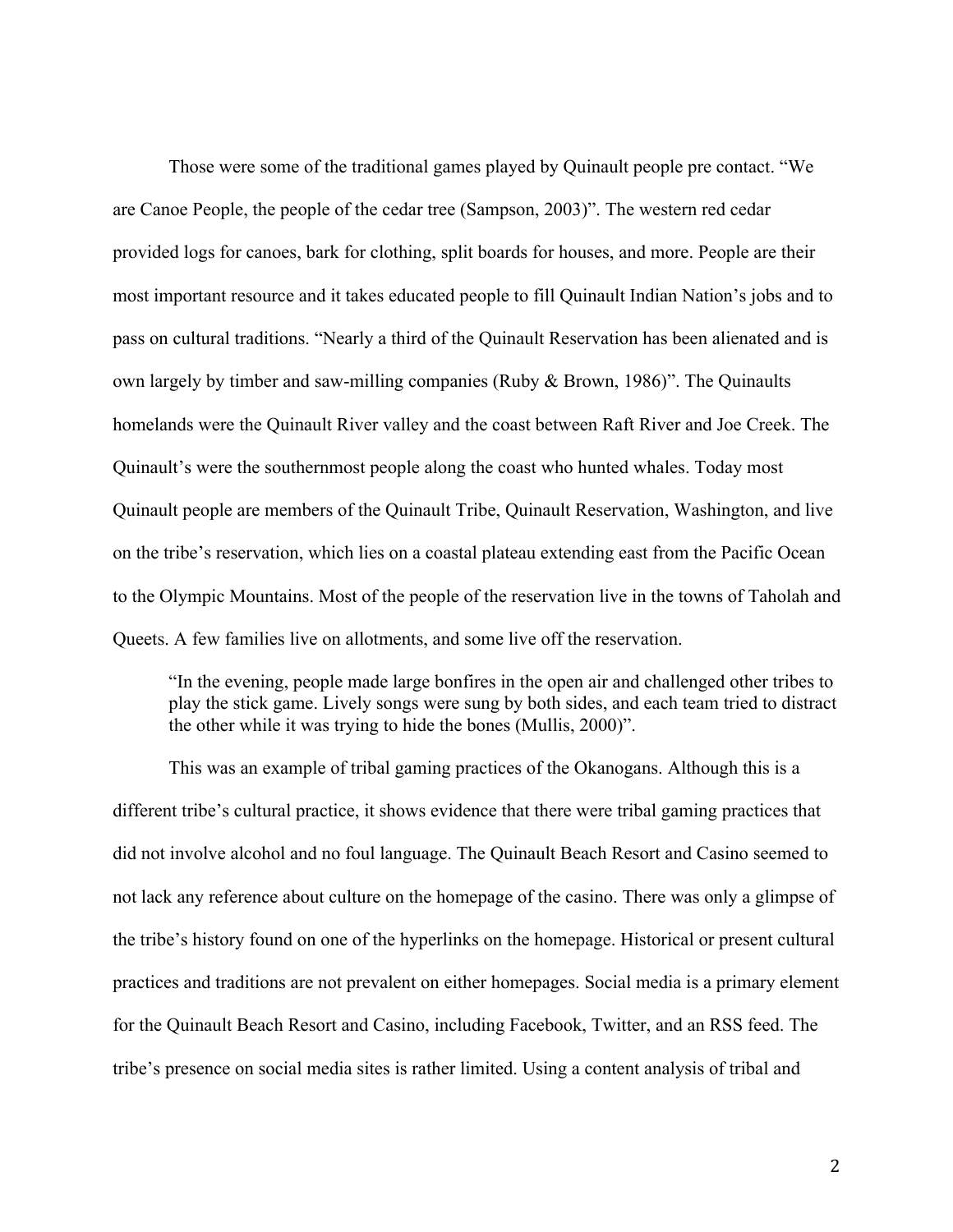

casino websites and social media to study online messages, this study focuses on cultural communication. Specifically, how do the Quinaults talk about culture in separate gaming and tribal contexts, both to internal and external audiences? This picture depicts the deficiency of social media use by the

tribe. The last tweet was December 2011. The tweet did not note an upcoming culture event or anything related to Quinault traditions. These pictures represent the fact that tribal culture is not prevalent in the casino. Online presence is extremely limited for the Quinault Indian Nation, but for the Casino it is widespread. There is a commonality of this seen throughout my fellow

Washington team's tribes and casinos. There are limited mentions of the casino on the tribes'



websites, which was striking. It is difficult as an outsider looking in to define another group of people's culture. Not all tribal cultures are the same; even through assimilation all tribes retain their own practice, traditions, and values. Tribal Gaming in modern day for the Quinault people seems not to focus on traditional

gaming practices, but rather focusing on operating in the  $21<sup>st</sup>$  century to maintain a large financial income. The revenue from the casino allows for the improvement of living conditions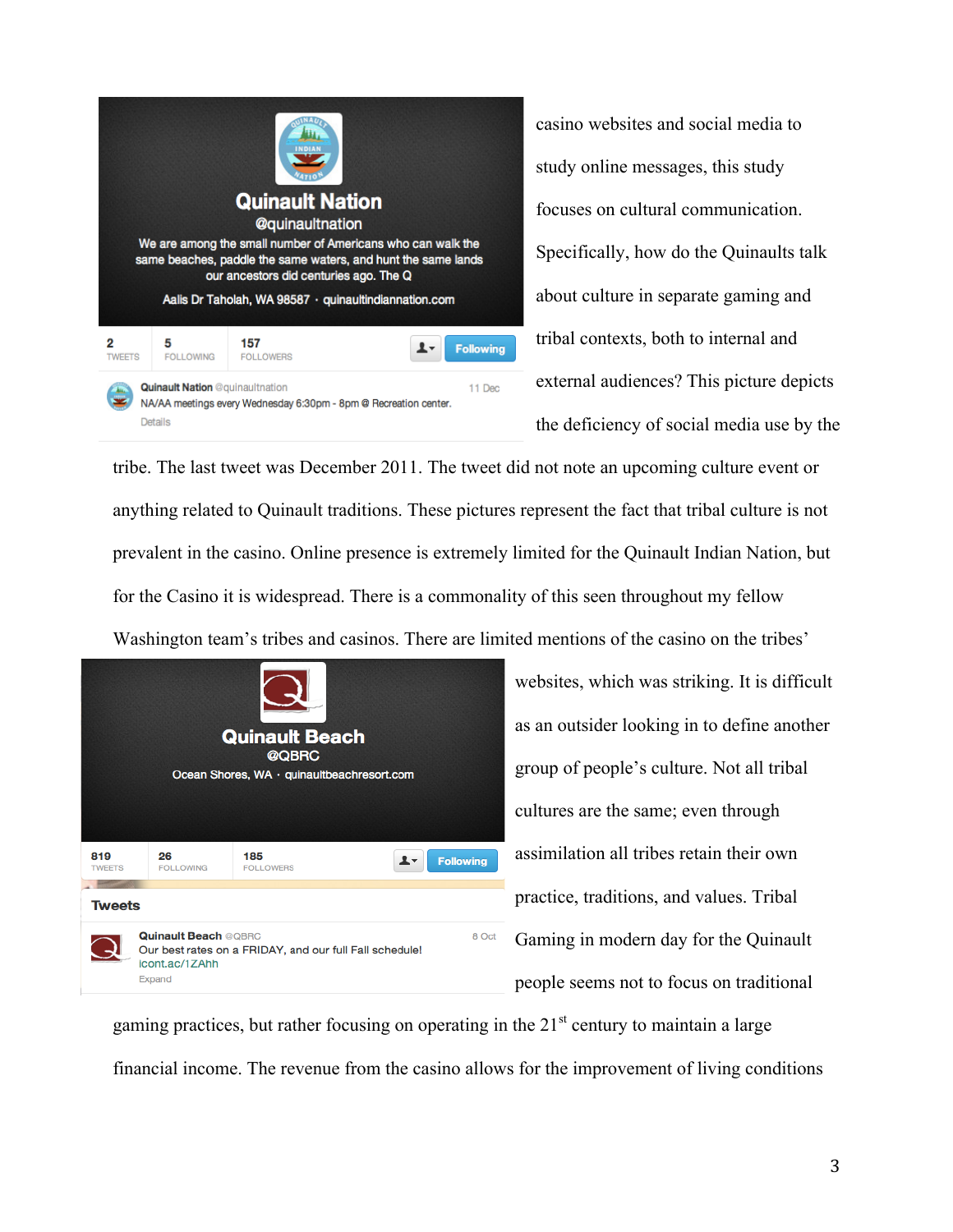for people within the community or just in other ways to help the members of the community. Indigenous cultures seem to be vanishing in tribal gaming practices. Traditional gaming does not take place at the casino, but do take place at the tribe's place of gathering. I might need to take into consideration that these traditional games are sacred or religious and are only practiced in private environments. Throughout the casino are excerpts of tribal history and culture and visitors are also encouraged to visit the Quinault museum, which is in the Quinault Cultural Center located in Taholah. This past 2013 summer, Quinault Indian Nation hosted Canoe Journey, which is a cultural tradition of Washington and Canadian tribes to paddle the traditional canoes. The Quinault homeland is the cradle of Quinault culture.

## *Policy & Politics: Quinault Gaming Faces Oppression by Legalities*

The United States finds ways to implement laws and procedures that forces American Indians to waive their sovereign immunity to an extent, especially in regards to casino operations. The Quinault Indian Nation and the casino combined is one of the largest employers in Grays Harbor County. The Quinault Beach Resort & Casino has become a way for the Quinault Nation to grow economically, financially, and even more independently. It has allowed for the Quinault to fund tribal government programs, provide general welfare of the community members, donate to charitable organizations, and fund for operation of local government agencies. Gaming revenue is used to improve its infrastructure.

"The Indian Gaming Regulatory Act passed in 1988 has led to conflicts of jurisdiction between the tribes and the states (McCulloch, 1994)". As tribes became even more autonomous, states began to intervene to try and gain some control. While at times overstepping their boundaries, the states did what they could but did not quite succeed.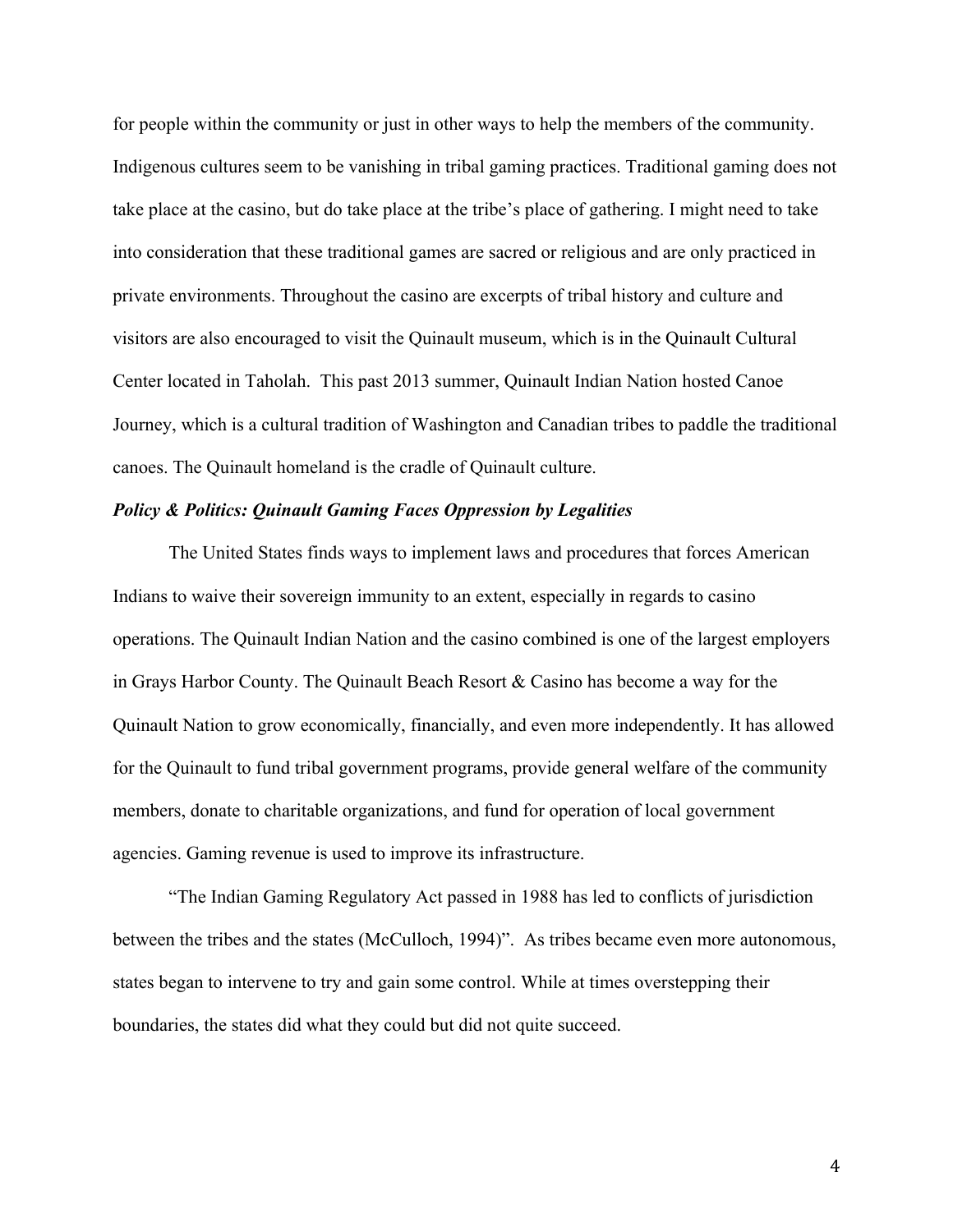"Indians in Florida and California began to raise revenue by offering bingo with larger prizes than were allowed under the state law. The state threatened to sue if the tribes did not stop their gaming" (Mullis, 2000).

As soon as the tribes show that they are more than competent enough to self-govern and be independent, the US government feels the need to step in. The Oneida Tribe of Indians v State of Wisconsin was a good example of the state's overstepping boundaries. They have no jurisdiction when the gaming is being done on Indian land, but they try and interfere regardless of past treaties. This is one of the ways in which American Indians still face oppression. Even after the IGRA had been passed the government found a way to reveal their dominance by having some control over tribal gaming. "States lobbied for the legislation in an effort to establish control over tribal gaming (Anders, 1998)". Since the states did not have the power or authority to stop the tribes from closing down their operations they went to a higher power, the federal government, which led to the IGRA being passed a long with other laws and regulations in regards to tribal gaming. These laws were limited, but still overreaching in a sense. In 1996, Indian gaming exceeded \$5 billion, accounting for approximately 10 percent of total U.S. gambling revenue. "Currently, 124 out of 557 federally recognized tribes operate gaming facilities (Anders, 1998)". Casinos became a trend amongst tribes to have and operate. It was a clever move; they had overcome adversity and found a way to improve their tribal economy amongst other things. "For 124 Indian tribes, casino gaming has become an important source of revenue as a result of the Indian Gaming Regulatory Act of 1988 (Anders, 1998)". Tribal gaming has allowed for there to be an economic growth within the tribe. Not only that, higher education is a possibility for those who wish to pursue it. There is even money allocated to charitable organizations, so not only does tribe help their people, but also others outside the tribe. Some might argue that it is within the tribal-state compact and they are legally bound to do so, but they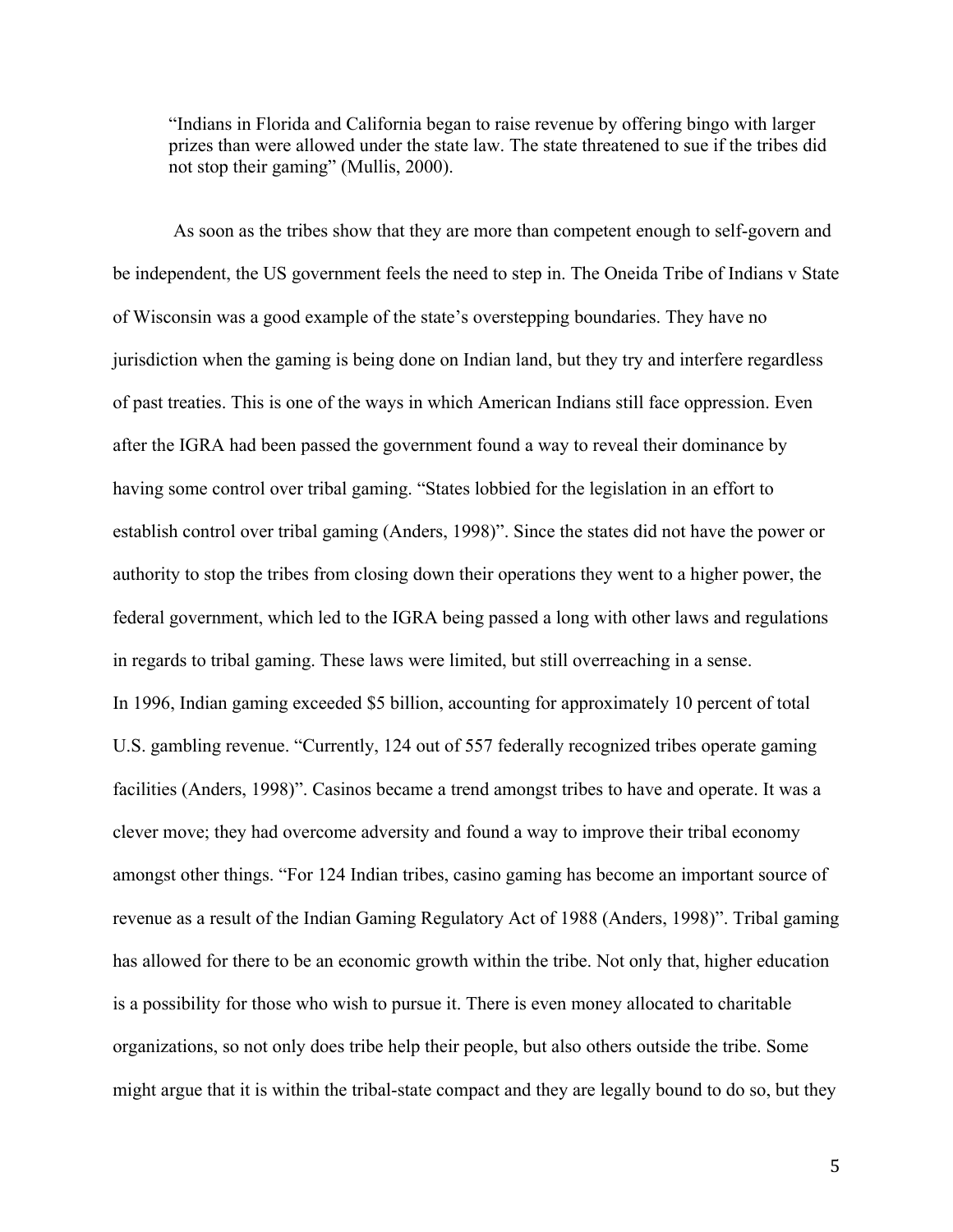must not forget, both parties agree upon the compact so the tribe could have declined. Since Class III gaming has brought in massive revenue for tribes, the government felt that there should be operational requirements. The requirements include, limited hours of operation, licenses, certifications, monitoring, and access to records. Within the tribal-state compact between the Quinault Indian Nation and Washington state it mentioned that: 1) the maximum number of hours of operation could not exceed 112hrs/week and after six months could move up 140/hrs. a week 2) all gaming employees shall be licensed by Tribal Gaming Commission and Certified by State 3) the state should have access to tribal gaming operations. These are just a few of the regulations set forth in the compact.

States design these compacts purposely to reap the benefits. By forcing these regulations on tribes, it enables the states to obtain some proportion of money because the tribe's revenue

|                                                                                       |           | was beginning to    |
|---------------------------------------------------------------------------------------|-----------|---------------------|
| Fees for State Certification. Fees shall be as follows:<br>Gaming Employee (in-state) |           | succeed that state  |
| Initial Certification                                                                 | \$200.00  | This chart exempl   |
| Gaming Employee (out-of-state).                                                       |           | the ways in which   |
| Initial Certification                                                                 | \$250.00  | states benefited fr |
| Gaming Employee - Renewal                                                             | \$125.00  | intervening. "The   |
| Management Entities, Suppliers,                                                       |           | Nation shall reiml  |
| Manufacturers or Financiers<br>(in-state)                                             |           | the State Agency    |
| Initial Certification                                                                 | \$1500.00 | all reasonable cos  |
| Management Entities, Suppliers,<br>Manufacturers or Financiers                        |           | and expenses actu   |
| (out-of-state)                                                                        |           | incurred by State   |
| Initial Certification                                                                 | \$5000.00 | Gaming Agency i     |
| Management Entities, Suppliers,<br>Manufacturers or Financiers                        |           |                     |
| Renewal                                                                               | \$500.00  |                     |
|                                                                                       |           |                     |

hat states. t exemplifies in which efited from ig. "The all reimburse Agency for able costs nses actually by State Agency in

6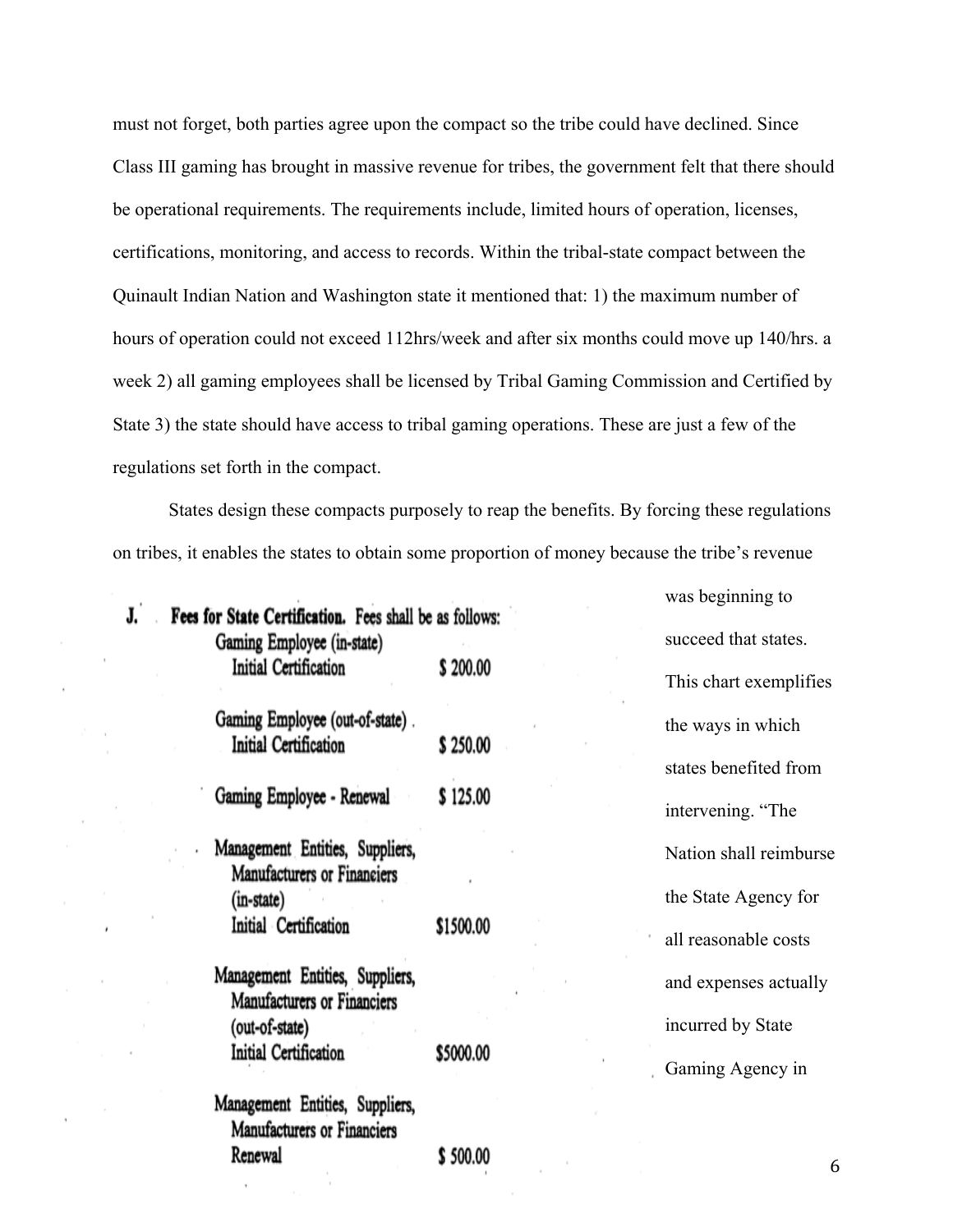carrying out its responsibilities as authorized under the provisions of this contract"(Quinault Indian Nation, 2013). The state is the one that inquired about monitoring the tribal gaming so it in unnecessary for the tribe to pay for their intervening. The fees for certifications and licenses are just a way for the state to make money off the tribes. Within the Quinault Indian Nation and Washington State Compact, there is a 2% Net Sales Tax that is allotted for the impact on local communities, included is medical services as an example. The state must get money wherever possible. Quinault Indian Nation works with other tribes in Washington State to overcome some of the legal barriers they otherwise would not succeed. American Indians are sovereign nations, by law they should be able to practice gaming however they choose, but yet again the U.S. government must overreach. Through court cases and treaties, it was established that tribes had the rights as sovereign nations to conduct gaming on Indian lands. This meant that states had no authority to regulate gaming on Indian lands. Although tribes are autonomous, the federal government sought out to balance Native American legal rights with the interest of the states. Even though it was seen by the government that tribes were able to operate on their own, there was the National Indian Gaming Commission established to oversee tribal gaming. Tribes are limited by these compacts between the state and nation that somewhat waive their sovereign immunity. It is evident that the talk about all American Indians being greedy, receiving money from their tribes for just being Indian, and being self-indulgent are all socially constructed myths.

## *Economics: Myths and Misunderstandings of the Quinault Indian Nation Gaming*

Although the Quinault Indian Nation is mandated by the IGRA to use revenue to benefit the Quinault people, they also assist and donate to local communities. Many non-Indians seem unaware of the positivity of casinos and how they do not primarily help Indians, but also non-Indians as well. The Quinault Indian Nation has aggregate resources. The Quinault Indian Nation

7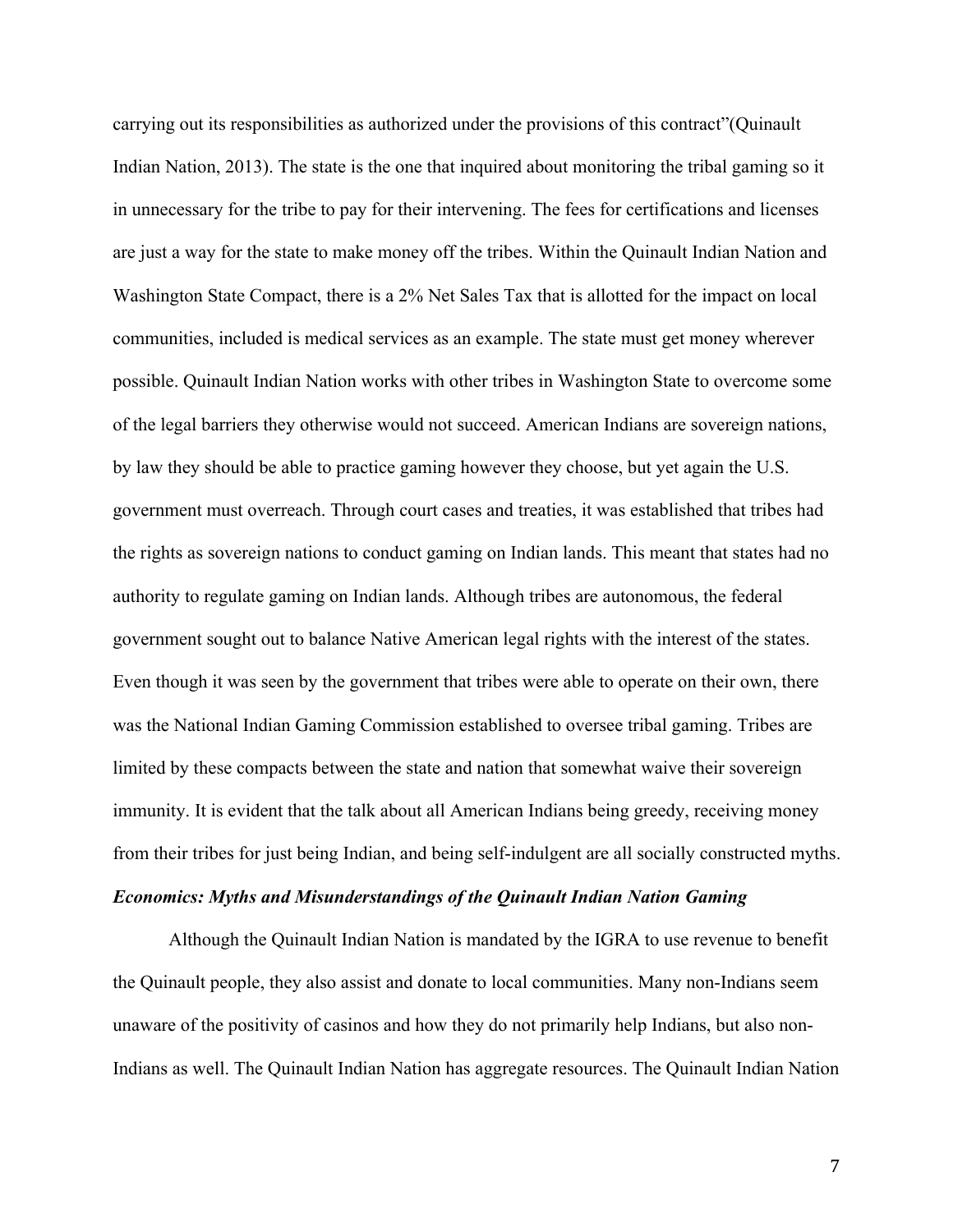opened the Quinault Indian Beach Resort and Casino in the year 2000. The Quinault Indian Nation tried to establish a business that would bring in revenue for the casino so that the community could benefit economically and so they could also become even more self-sufficient so that there was no need to depend on the United Sates Government for any reason.

"There are plenty of advantages of working with the Quinault, these include, working with a mature business organization, quality aggregate product, largest undeveloped sand and gravel resource on the West Coast, and Tribal Tax Advantages (Quinault Indian Nation)".

The Quinault people are business oriented. The Nation works to bring economic

development to their people, and to non-Indians as well.

"The Nation operate several enterprises: Land and Time (to manage the extraordinary timber production operation on the reservation), Quinault Pride Seafood (which produces a variety of products including Salmon, Dungeness crab, Halibut, and Black Cod), as well as Quinault Beach Resort, and the Mercantile, all of which promote the growth and develop the potential of the reservation (Quinault Indian Nation)".

The Quinault Indian Nation generates massive revenue, and those non-Indians who are uneducated and quick to generate myths that are believed and accepted by society without even becoming knowledgeable of the facts, overlook the positive impacts that the Nation's revenue and generosity has on other business or organizations. What are the common myths and misunderstandings about Indian Nation governmental gaming? The most common myths and misunderstanding from non-Indians are: 1) Indians do not pay taxes 2) Indian Nations are rich because of casinos 3) Tribal members receive per capita 4) Indian culture is being destroyed by gaming (Mullis, 2000). All these myths are just that, myths. Indian Nations pay federal income tax, property taxes, and unemployment insurance, among others. Some Indian reservations are in poverty, and are some of the lowest income communities. Only some tribes give away per capita and that must be approved with the Bureau of Indian Affairs. It is extremely far reaching for a non-Indian to make an assumption about Indian culture being destroyed. That is something only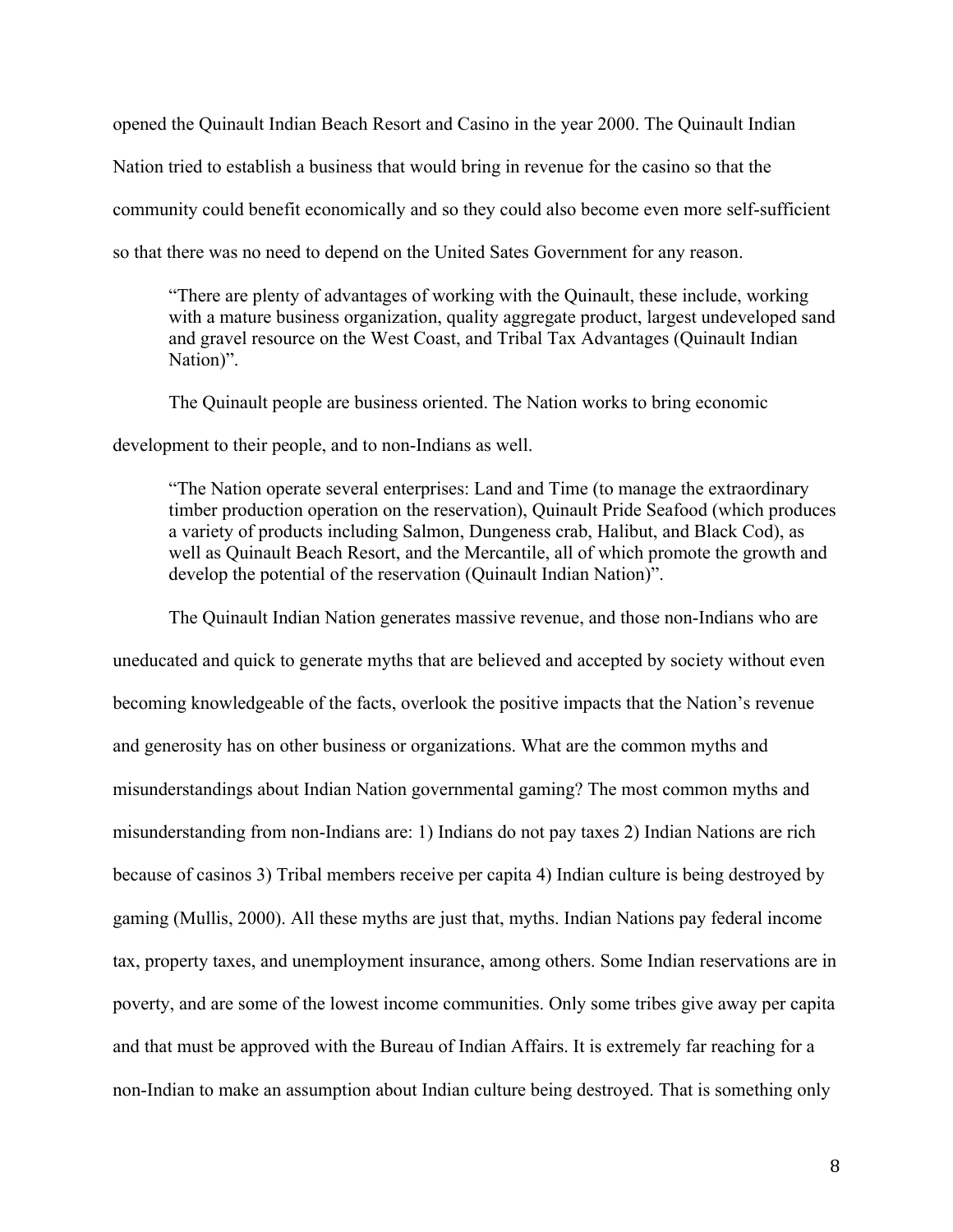and Indian or Indian community can know for a fact. The CEO of the Quinault Nation informed me that Quinault tribal members do not receive per capita.

Tribal use of revenues is used primarily for improving life for tribal members, diversifying assets, and building sustainable communities. The revenue used to improve life for tribal members includes things such as health clinics, elder housing, education, and job training. Diversifying assets makes for good business by bringing in different groups of people by attracting a variety consumers based on their likings. Building sustainable communities involves money that goes into communities and charitable organizations (police stations, roads, fires stations, freeway access, health clinics, clean water).

The Quinault Beach Resort and Casino brings in a substantial amount of revenue that not only benefits the Indians, but also the non-Indians. The revenue funds tribal government and provides general welfare of Quinault people. The revenue is also donated to charitable organizations, community and local agencies, Gray's Harbor Sheriff's Office, and these are just a select few. But, with all the good it does, there are still false notions told by non-Indians that there are crime and moral decline, sleaze and filth surrounding casinos, and internal corruption. In the article, "As Native American Casinos Proliferate, the Social Costs of the Gambling Boon are Ignored", the author ties casinos to street crime, DUI related incidents, home robberies, mail theft, suicide, bankruptcy, and divorce (Walker, 2013)". The main concern brought on by non-Indian community is the idea that with casinos there is crime. All Indian Nation governmental gaming is mandated by the IGRA, but the Nation must agree with the terms and conditions. There are percentages of earnings that are designated to certain laid out areas, such as economic development, workforce development, business development, infrastructure development, collaborative partnerships, charitable organizations, and state economy. What the government

9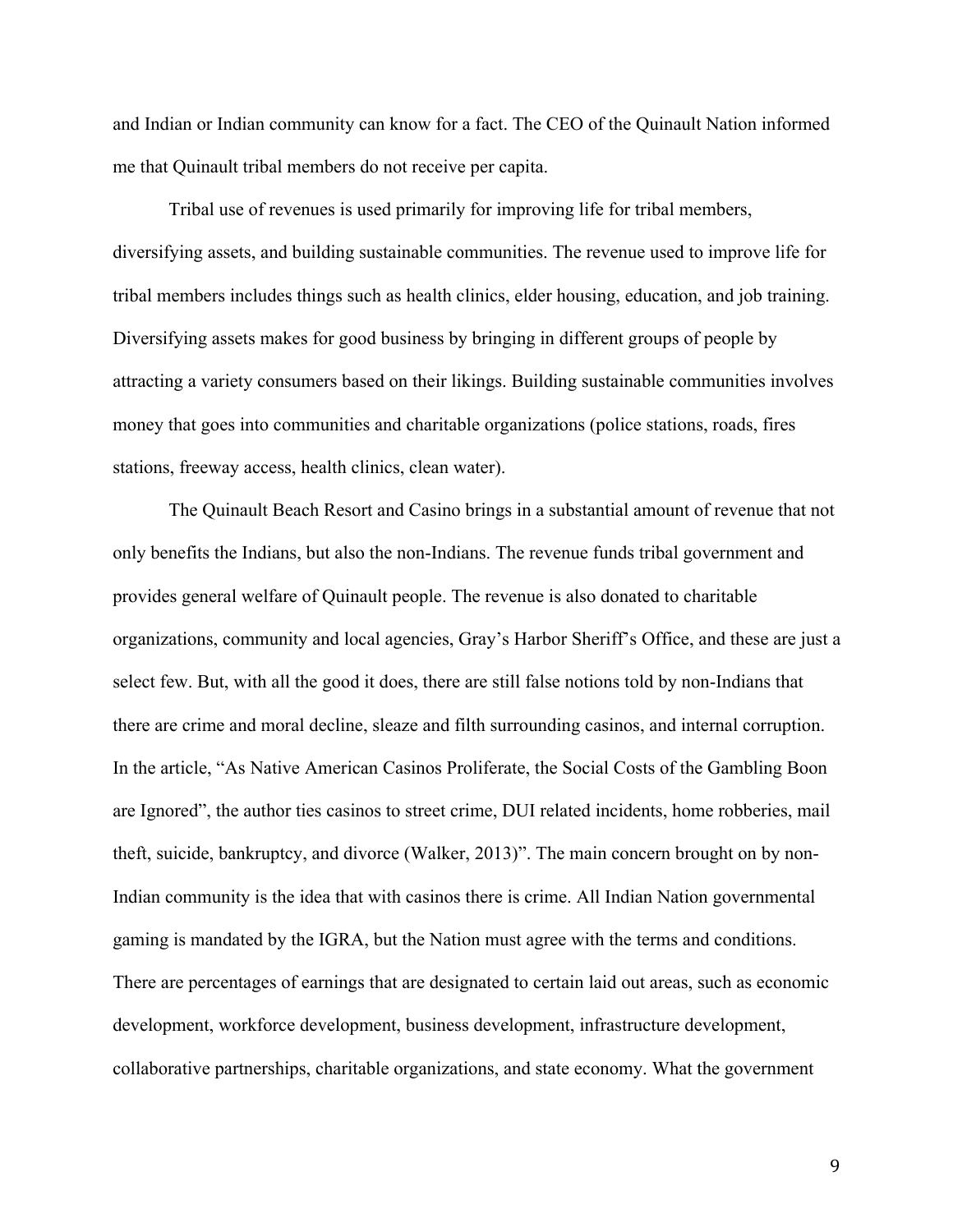and community do not understand is that Nation governmental gaming benefits not just Indians, but not Indians as well. Without these casinos, unemployment, poverty, homelessness, and health rates would rapidly decrease. "With Indian nation governmental gaming, everyone wins" (Mullis, 2000). To some extent I find this statement true. American Indians still have to get up some of their sovereignty to have casinos up and functioning. It is unnecessary for the federal government, state government, or local communities to have such outrageous accusations and concerns about the way in which tribal revenues are dispersed. American Indians found a way to economically benefit their communities while also giving back to the general public. The Quinault Indian Nation is the largest employer within Grays Harbor County. All Washington state tribal government are investing in public safety, culture, education, jobs, environment, and communities. Many of the tribes work together to accomplish these goals.

#### **Conclusion**

The Quinault Indian Nation and the Quinault Beach Resort and Casino is just one of many Nations and Casinos that continue their resistance and fight to preserve their rights as sovereign nations, while at times forced to give up some of that sovereign immunity for the progression of their businesses. "We remember our past while employing modern principles in a marriage that will bring hope and promise to our people now and in the future" (Sampson, 2013). Future scholars might study how tribes and casinos find ways to become less mandated to waive their sovereign immunity in order to run a successful and peaceful business without so much intervening of the US government.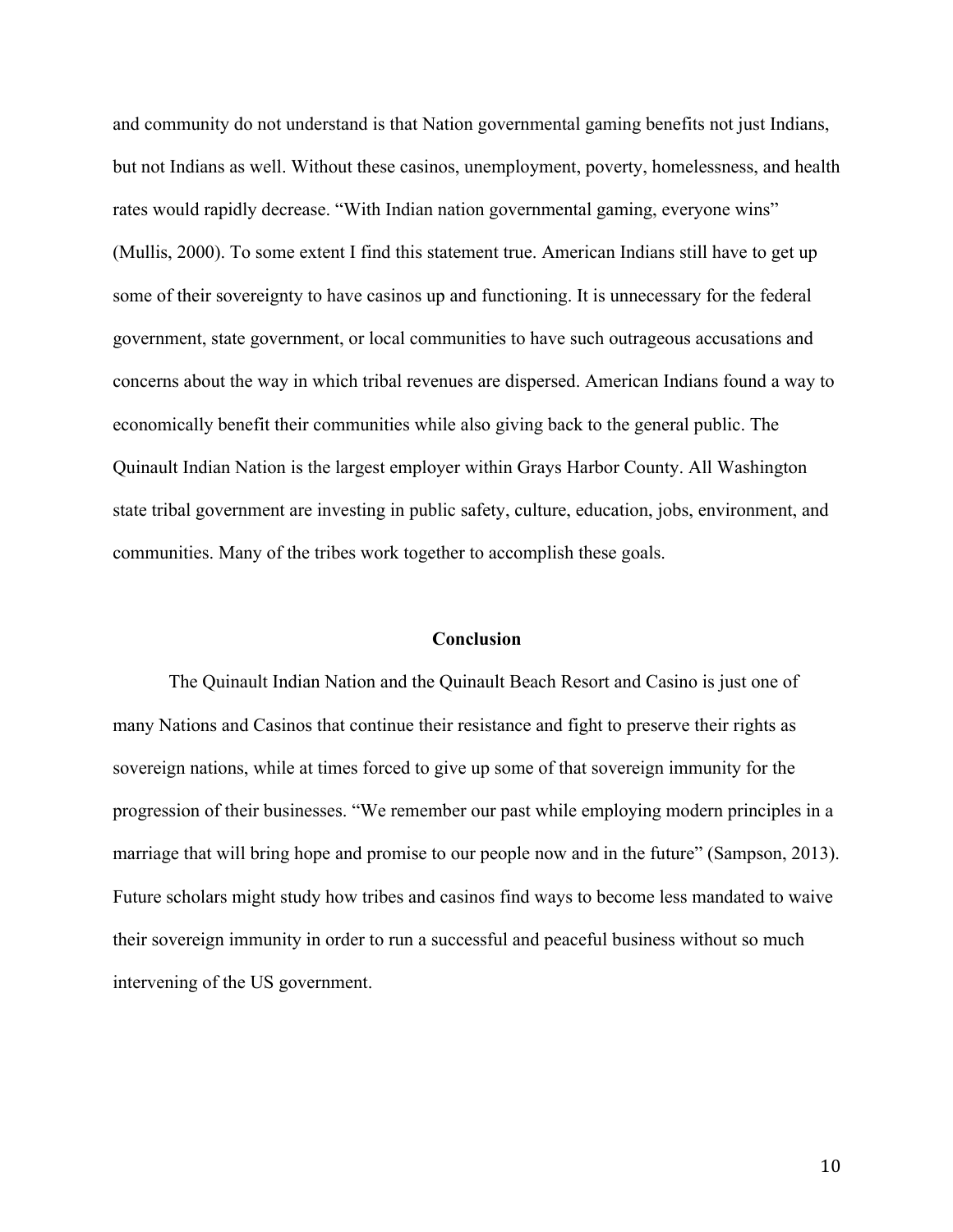### **References**

- Anders, G. (1998, March). *Indian gaming: Financial and regulatory issues*. Retrieved from http://www.jstor.org/stable/1049332?seq=1
- Chubby, L. (2002). *Quinault Culture Center & Museum*. Retrieved from http://209.206.175.157/documents/CulturalResource.pdf
- McCulloch, A. (1994). *The Politics of Indian Gaming:Tribe/State Relations and American Federalism*. Retrieved from http://publius.oxfordjournals.org/content/24/3/99.short
- Mullis, A., Kamper, D., & University of California, Los Angeles. (2000). Indian gaming: Who wins? Los Angeles: UCLA American Indian Studies Center
- N.A. (2013). *Quinault Indian Nation.* NPAIHB. Retrieved from http://www.npaihb.org/member\_tribes/tribe/quinault\_indian\_nation
- Quinault Beach. (2013). Our Best Rates on a FRIDAY, and our full Fall schedule!: Icont.ac/1ZAhh [Twitter post] Retrieved from https://twitter.com/QBRC
- *Quinault Indian Nation*. (n.d.). Retrieved from http://www.indianaffairs.gov/cs/groups/xieed/documents/text/idc008234.pdf

*Quinault Indian Nation Tribal Gaming Compact*. (2013, October 22). Retrieved from http://www.bia.gov/cs/groups/xoig/documents/text/idc-038542.pd